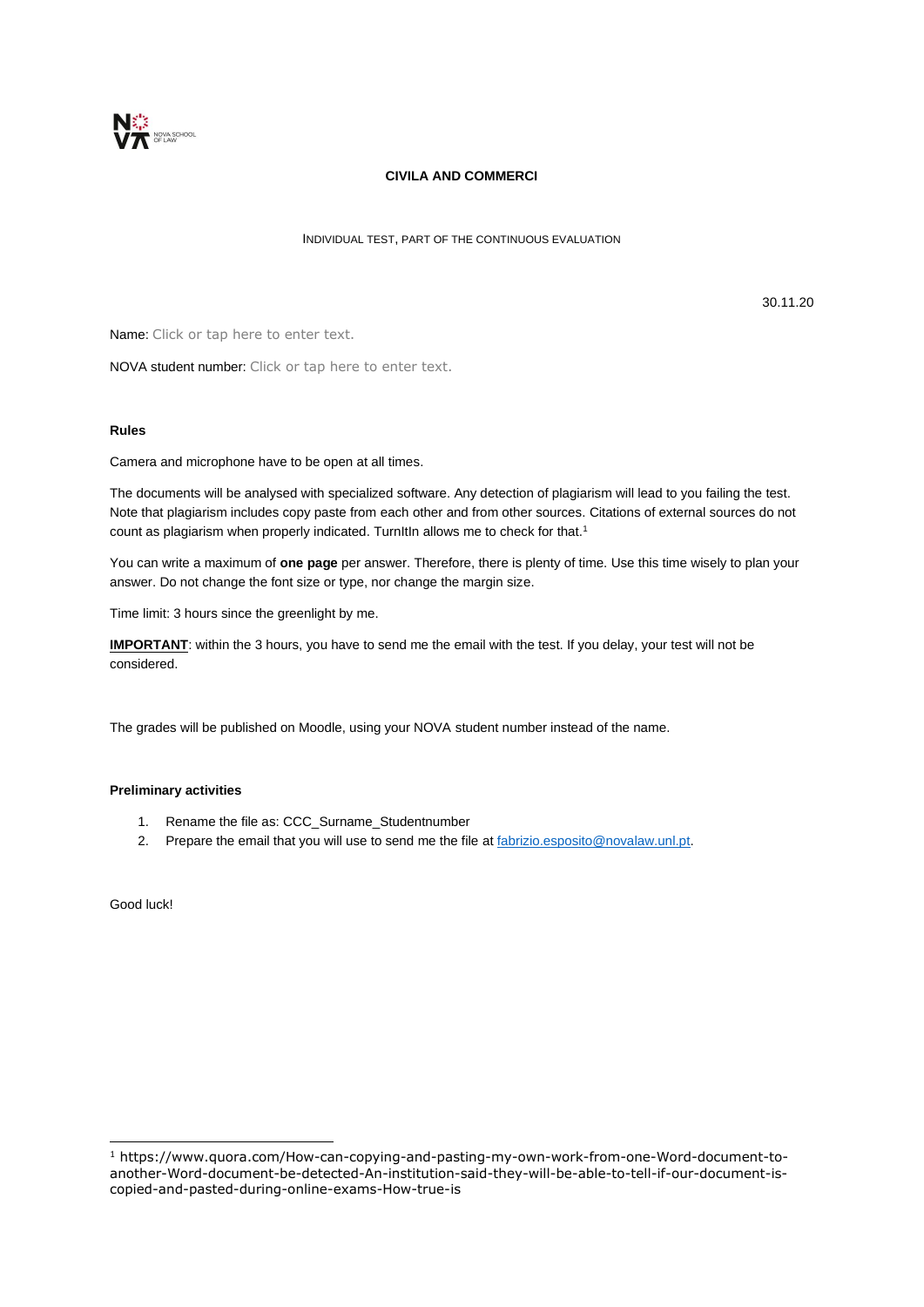### **Exam questions**

Had RESPONDENT the right to avoid the contract, or at least terminate it?

Assuming RESPONDENT had the right to avoid the contract, does CLAIMANT have to deliver the last order of masks?

## **Case**

In January 2020 a new virus of the *Lyssavirus* family has begun to spread among dogs and other mammals, including humans. Like all *Lyssaviruses*, virus T affects the brain and spinal cord leading to extreme behavioural changes such as restlessness or apprehension, both of which may be compounded by aggression. Again like all *Lyssaviruses*, virus T is transmitted through saliva: hence a bite leads to an infection. In addition, virus T is airborne, and its symptoms are manifested very rapidly, while the incubation period varies between 1 and 3 months. Unfortunately, traditional vaccines for *Lyssaviruses* do not work on virus T. The diffusion of virus T has led to hundreds of thousands of deaths, an economic crisis, as well as major lifestyle changes worldwide.

CLAIMANT, Umbrella Corporation, is a leader in the pharmaceutical sector, offering a wide range of products. Its place of business is in Caledonia, which is a Contracting State of the CISG. In particular, CLAIMANT was the first to introduce on the market a sophisticated protective mask which is extremely difficult to remove without someone else's help – Mask C1P8. Since its launch in March 2020, Mask C1P8 has significantly contributed to contain the diffusion of the virus T.

Since April 2020, CLAIMANT has been supplying Masks C1P8 to RESPONDENT, HumanCare, under a sale contract signed on 4 April 2020 [Exhibit 1]. HumanCare is a major distributor of medical equipment and supplies in Mediterraneo, another Contracting State of the CISG. Its clients included the National Healthcare System (NHS) of Mediterraneo, as well as many of its private hospitals and pharmacies. Soon after, several competitors of CLAIMANT have been offering masks similar to the Mask C1P8; the C1P8 model remains, in the eyes of the public, the most reliable mask.

On 4 November 2020, *Wikileaks* published documents suggesting that CLAIMANT had committed human rights violations to develop Mask C1P8. CLAIMANT vigorously denied the authenticity of the documents.

Following a series of phone calls between CLAIMANT and RESPONDENT, as well as RESPONDENT and its clients, RESPONDENT avoided the contract with CLAIMANT on 10 November 2020 via email. The reason was that the allegations of human rights violations lead to a fundamental breach of contract. Additionally, RESPONDENT refused to pay the outstanding balance "since the seriousness of the allegations against you require us to dissociate us from you as much as possible; in particular, the NHS of Mediterraneo is extremely preoccupied with the idea of having financed a company engaged in human rights violations. Until the situation becomes clearer, we cannot authorize the payment" (email, 10.11.20). At the same time, RESPONDENT intimated to CLAIMANT to deliver the last order of Mask C1P8. The shipment had taken place on 8 November 2020, but CLAIMANT had recalled it after RESPONDENT's intention to suspend the payment. This happened notwithstanding that RESPONDENT wrote in its email on 10 November that "since the last shipment has already been handed over to the carrier, it goes without saying that you do not have the right to suspend delivery" (email, 10.11.20).

On 15 November 2020, CLAIMANT filed a lawsuit against RESPONDENT. CLAIMANT denies the existence of any breach of contract without producing new evidence in this regard. Moreover, CLAIMANT argues that the document leak led to the sinking of the value of the stocks and bonds of CLAIMANT on financial markets. Accordingly, CLAIMANT's operational capacity is at risk, given the liquidity crisis that followed these events. Regarding the last delivery, CLAIMANT is willing to perform, provided RESPONDENT pays the outstanding balance.

RESPONDENT argues that the breach of contract is fundamental, given RESPONDENT's commitment to respect the value of human life. Accordingly, a strong signal of discontinuity was needed. In relation to the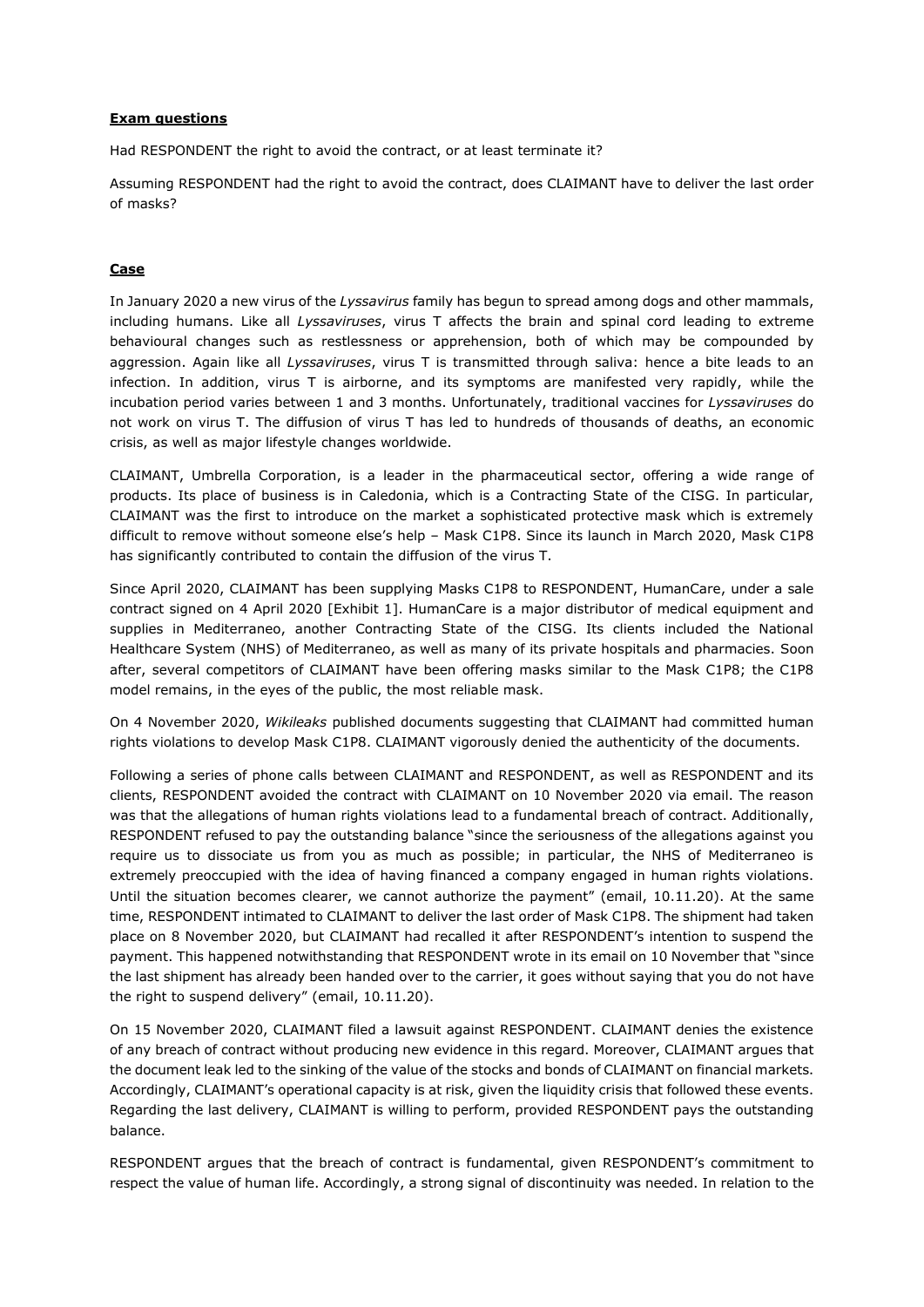payment of the outstanding balance, RESPONDENT points out that the documents leaked strongly suggest that CLAIMANT violated human rights. Being this the case, CLAIMANT's conduct is causing and will continue to cause significant reputational and commercial damage to RESPONDENT. RESPONDENT declares its willingness to pay once CLAIMANT proves the inauthenticity of the leaked documents. Finally, RESPONDENT explains that the reason for insisting on the delivery is very simple: on such short notice, it is impossible to obtain a substitute of MASK C1P8 from a competitor of CLAIMANT at a reasonable price.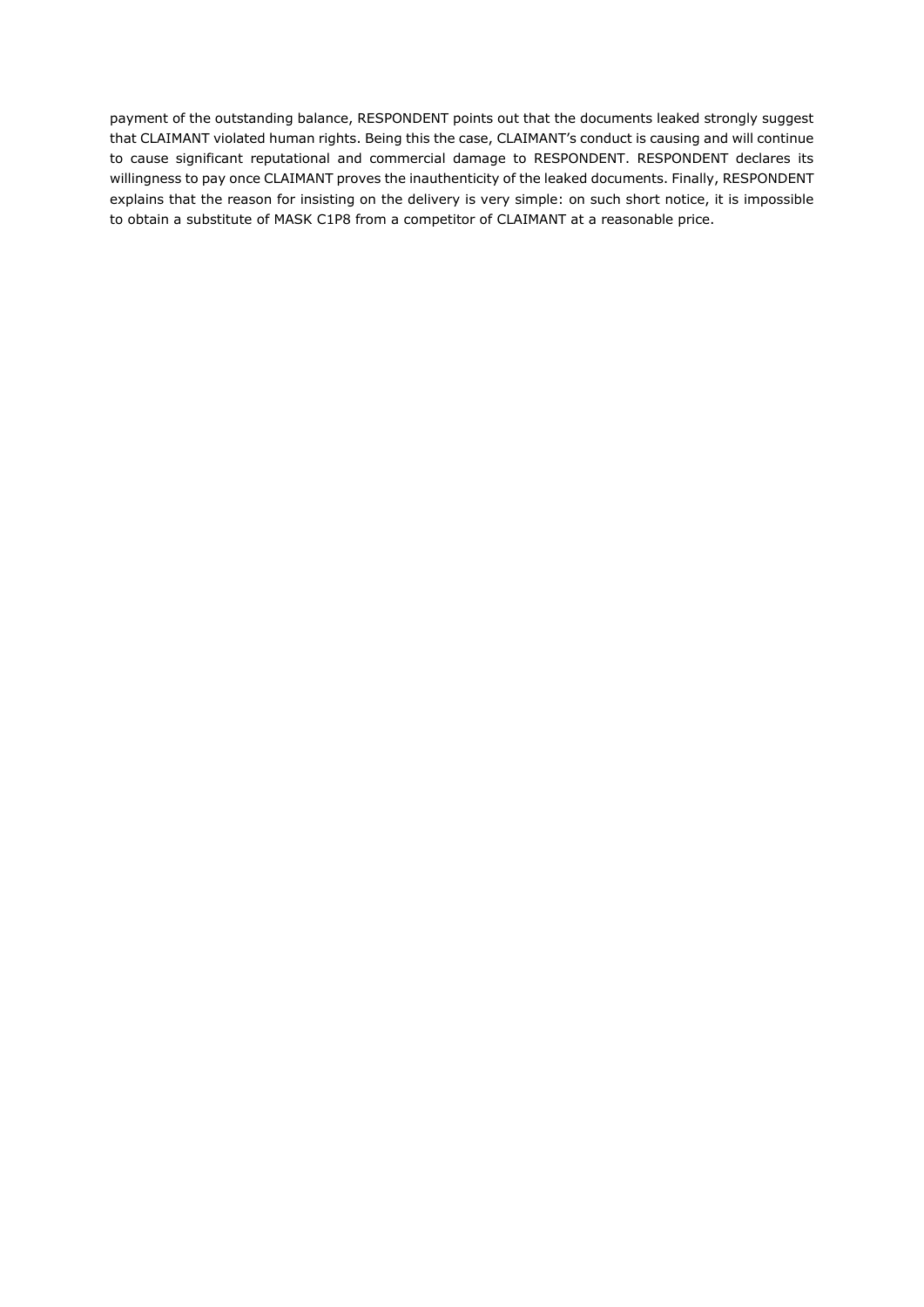**Answer to Question 1.**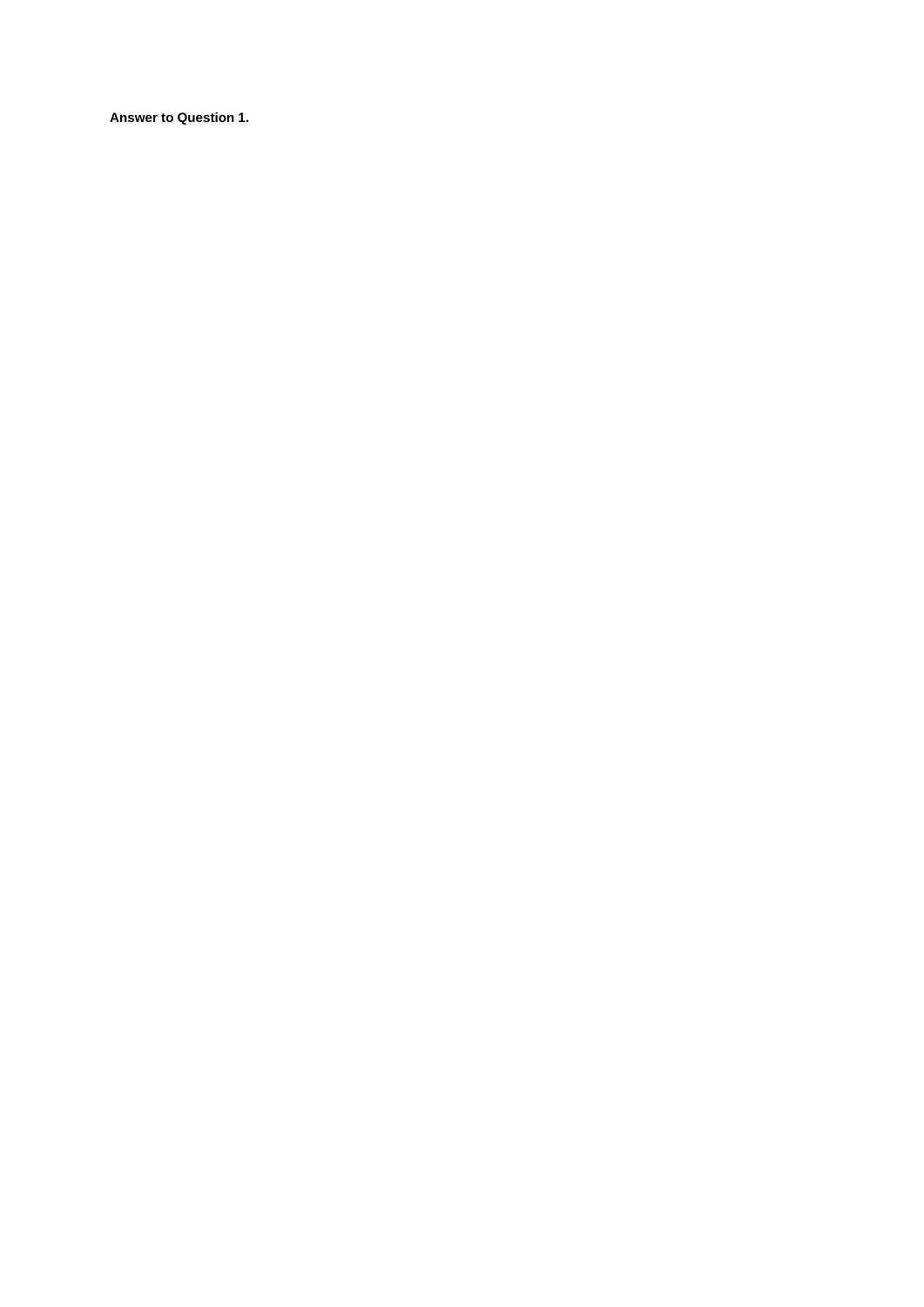**Answer to Question 2.**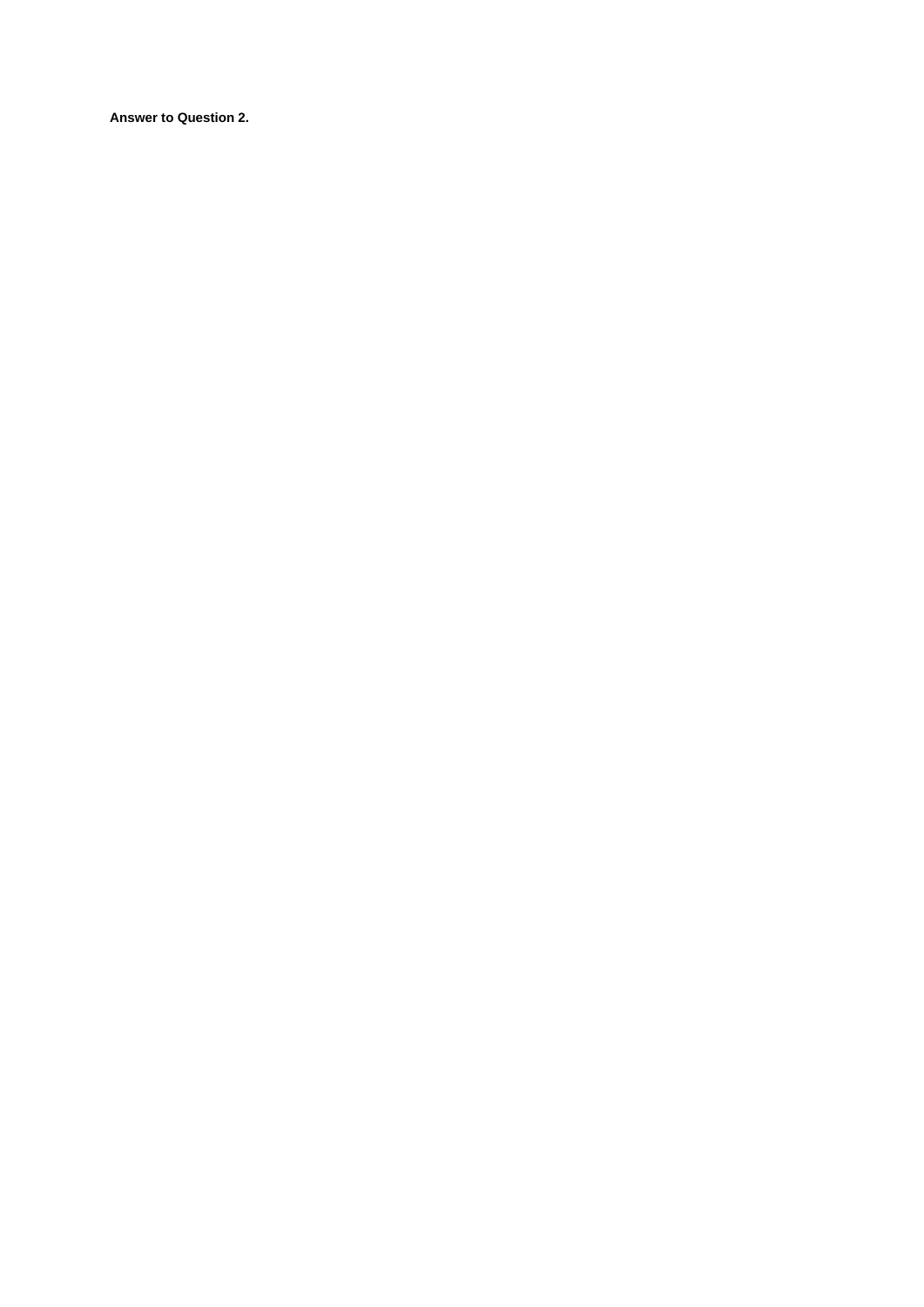# **EXHIBIT 1**

# **SALE AGREEMENT**

Whereas the rapid diffusion of virus T is a major concern in Mediterraneo;

Whereas HumanCare is a major distributor of medical equipment and supplies in Mediterraneo, with a strong commitment to the protection of human health and wellbeing;

Whereas Umbrella Corporation has developed Mask C1P8, which has proven effective in containing virus T.

Humancare and Umbrella Corporation have entered into the following sale agreement

# **Art 1: Contracting Parties**

Seller: Umbrella Corporation Inc., 100 Main Street, Star City, Caledonia Buyer: HumanCare Ltd, 12 Mandela Street, Sunnydale, Mediterraneo

# **Art 2: Obligations of the seller**

The seller agrees to sell monthly to the buyer up to 10.000 units of its Mask C1P8 for the price of 12 EUR per unit. The characteristics of Mask C1P8 are specified in annex A.

The seller guarantees the conformity of the delivered units of Mask C1P8 to annex A and to the health and safety regulations of Mediterraneo, as in force at the time of the conclusion of the contract.

The delivery has to take place by the 8th day of every month. Seller is responsible for the choice of the carrier. The shipment has to be handed over to buyer by the 15th day of the month. Given the health crisis, any delay in delivery is considered a fundamental breach within the meaning of Art. 25 CISG.

# **Art 3: Obligations of the buyer**

The buyer agrees to buy a minimum of 7.500 units of Mask C1P8 per month at the agreed price.

The buyer is responsible for informing the seller of any change in the regulations of Mediterraneo after the conclusion of the contract.

### **Art 4: Changes in the law of Mediterraneo**

In case of changes in the law and regulations of Mediterraneo that may lead to the prohibition to sell Mask C1P8 in Mediterraneo, seller will have to prove the compatibility of Mask C1P8 with said regulations. In the absence of such proof, buyer is entitled to refuse delivery and.